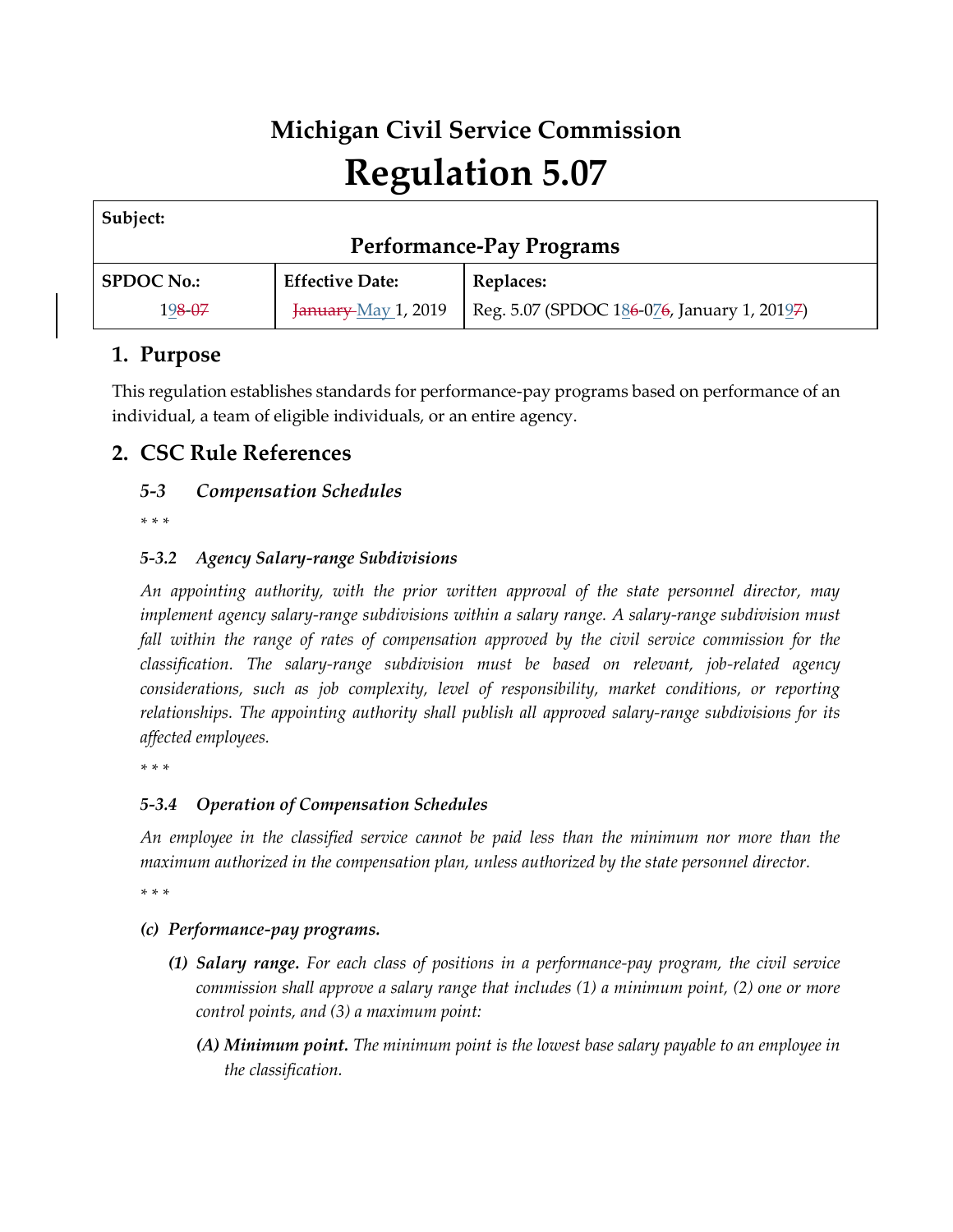- *(B) Control point. The control point is the highest base salary payable to an employee in the classification.*
- *(C) Maximum point. The maximum point is the maximum total salary, including both base salary and any lump sum awards, payable to an employee in the classification during a fiscal year.*
- *(2) Performance-pay awards.*
	- *(A) Awards authorized. If an employee's position is included in a performance-pay program, the appointing authority, with the approval of the state personnel director, may award the employee an increase in base salary or a lump sum award, or both, in accordance with the compensation plan. The director may set limits on the amount of performance pay that may be awarded in a fiscal year.*
	- *(B) Performance ratings.*
		- *(1) If the employee receives a* needs improvement *annual rating or an unsatisfactory interim or follow-up rating, the employee is not eligible for a base salary or lump sum award.*
		- *(2) If the employee receives an* unsatisfactory *interim or follow-up rating, the appointing authority may reduce the employee's base salary in accordance with the compensation plan.*
- *(d) Conversion of performance-pay schedule to step schedule. If a classification is converted from a performance-pay schedule to a schedule with steps, an employee whose position is converted must be placed at a step at least equal to the employee's base salary under the performance-pay plan at the time of conversion in accordance with the regulations.*

*\* \* \** 

### **3. Definition**

#### **A. CSC Rule Definition.**

**1. Performance-pay program** means a compensation system in which the state personnel *director, on request of an appointing authority, adjusts individual compensation on the basis of individual and group performance evaluations, individual competencies, agency objectives, agency budget, and other job-related factors. The primary purpose of a performance-pay program is to recognize, reward, and encourage exceptional individual and group performance.*

#### **4. Standards**

**A. Scope.** The commission has established performance-pay programs for employees in designated classifications. Performance-pay programs consist of base-salary and lumpsum awards administered within established pay ranges.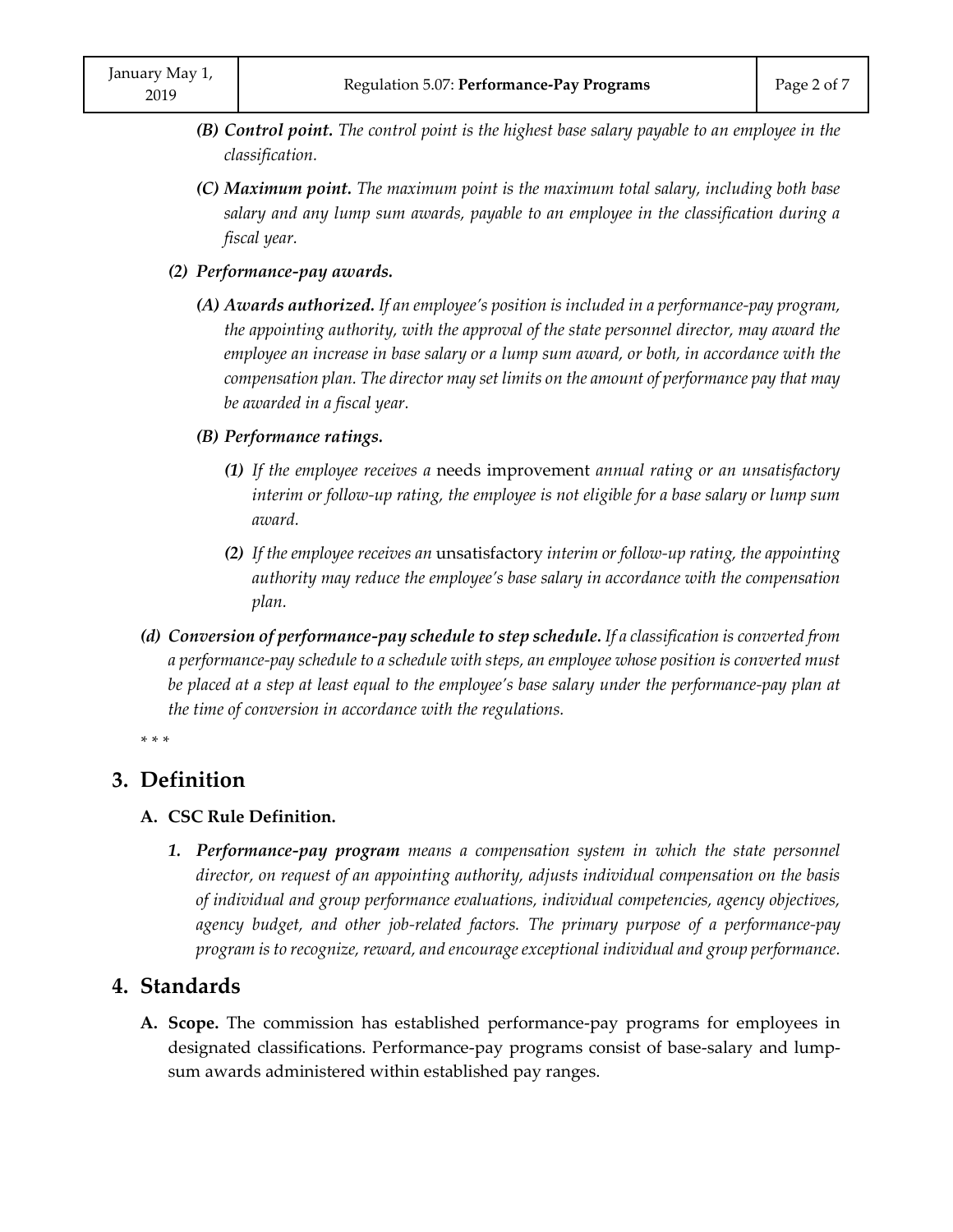- **B. Salary Range.** The commission fixes the range of rates of compensation for all classifications.
	- 1. **Classification Ranges.** For each classification level in a performance-pay program, the commission fixes a salary range with minimum, control, and maximum points.
	- 2. **Agency Salary-range Subdivisions.** As authorized in rule 5-3.2, an appointing authority may ask Civil Service to approve one or more salary-range subdivisions within a class salary range established by the commission. Each salary-range subdivision must have a subdivision control point (i.e., a base-pay ceiling) that is less than the class's control point. The appointing authority shall give notice of an approved subdivision to each employee whose position is subject to its limits.
- **C. Performance-Pay.** The appointing authority may grant a performance-pay award in accordance with this regulation. The agency's ability to pay may be considered in setting performance-pay award amounts. A performance-pay award may consist of a base-salary increase, a lump-sum award, or both.
	- 1. **Base-Salary Increase.** An employee may receive an increase in base salary up to the lower of (1) the class's control point or (2) any applicable base ceiling under an approved salary-range subdivision.
	- 2. **Lump-Sum Award.** An employee may receive a lump-sum award that does not exceed the difference between the control point and maximum point. If the employee's base salary is below the control point or any applicable base ceiling, the employee can receive both a lump-sum award and a base-salary increase. If the employee's base salary is at the control point or any applicable base ceiling, the employee can only receive a lump-sum award.
	- 3. **Other Conditions.**
		- a. The total of an employee's lump-sum awards and base salary in a fiscal year cannot exceed the salary range's maximum point.
		- b. The salary range's minimum point is the lowest base salary for an individual appointed, reclassified, or converted to a classification in the performance-pay program.
		- c. An employee's base salary cannot exceed the lower of (1) the control point or (2) any applicable base ceiling under an approved salary-range subdivision.
		- d. An employee must receive a meets-expectations, a high-performing, or an equivalent performance rating before receiving any performance-pay award.
		- e. If an employee receives an unsatisfactory probationary, interim, or follow-up rating, the employee's base salary may be reduced by up to 5% in a fiscal year, unless a different limit is specified for a class or group.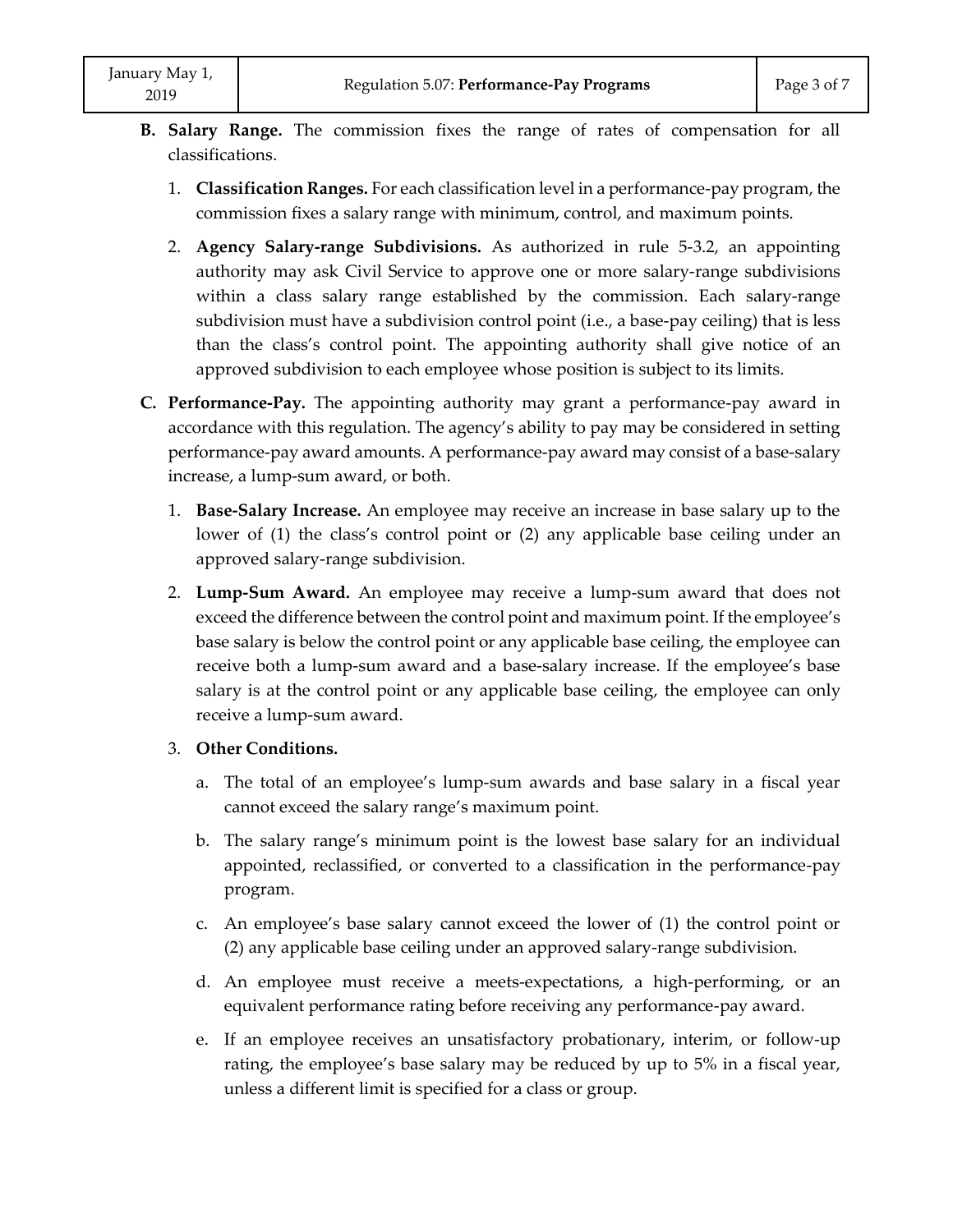- f. The maximum performance-pay increase or decrease in base salary in any fiscal year cannot exceed 5% of the employee's prior base salary.
- 4. **Other Conditions for ECP Groups 1, 2, and 3**. The following limits on performancepay apply to employees in ECP Groups 1, 2, and 3:
	- a. An appointing authority must submit to the director a request to add or delete a classification to or from a performance-management plan. All performancemanagement plans, changes, and additions must be approved before implementation.
	- b. The total of all performance base-pay increases and lump-sum awards during any one fiscal year cannot exceed 5% of the employee's prior base salary.
- 5. **Other Conditions for SES, SEMAS, and ECP Group-4.** The following limits on performance pay apply to employees in the SES, SEMAS, and ECP Group 4:
	- a. **Appointment Pay Rates**. The appointing authority must submit a request for pay approval to Civil Service for all appointments, including transfers, to SES, Group-4, and SEMAS positions, certifying that a performance-management plan is in place for the employee. In the SES or SEMAS, a limited-term appointment agreement and certification that Civil Service approved a current position description must be submitted with the request. Requests must be submitted before the pay period ends when the appointment or reappointment is effective.
		- **(1) Performance-Pay.** An appointing authority must request pay approval to Civil Service by the automated web-based approval process for all performance-pay base-salary and lump-sum awards for employees in SES, Group-4, and SEMAS positions, certifying that a performance evaluation has been completed. Requests must be submitted within 12 months of the performance evaluation's effective date. Retroactive base-salary increases cannot exceed seven pay periods from Civil Service receipt of the request.
		- **(2) Appointment- and Performance-Pay.** Civil Service shall approve or disapprove properly documented appointment-pay requests within 7 days of receipt and performance-pay requests within 14 days. Special extenuating circumstances may provide a basis for retroactive approval beyond seven pay periods. The director must approve any request for consideration of extenuating circumstances.
	- b. The total of all performance base pay increases and lump sum awards during a fiscal year cannot exceed 10% of the employee's prior base salary.
	- c. Any performance award over 5% of the employee's base salary should typically be a lump-sum award. Any award over 5% of the employee's base salary or an agency maximum lump-sum amount must be submitted by the appointing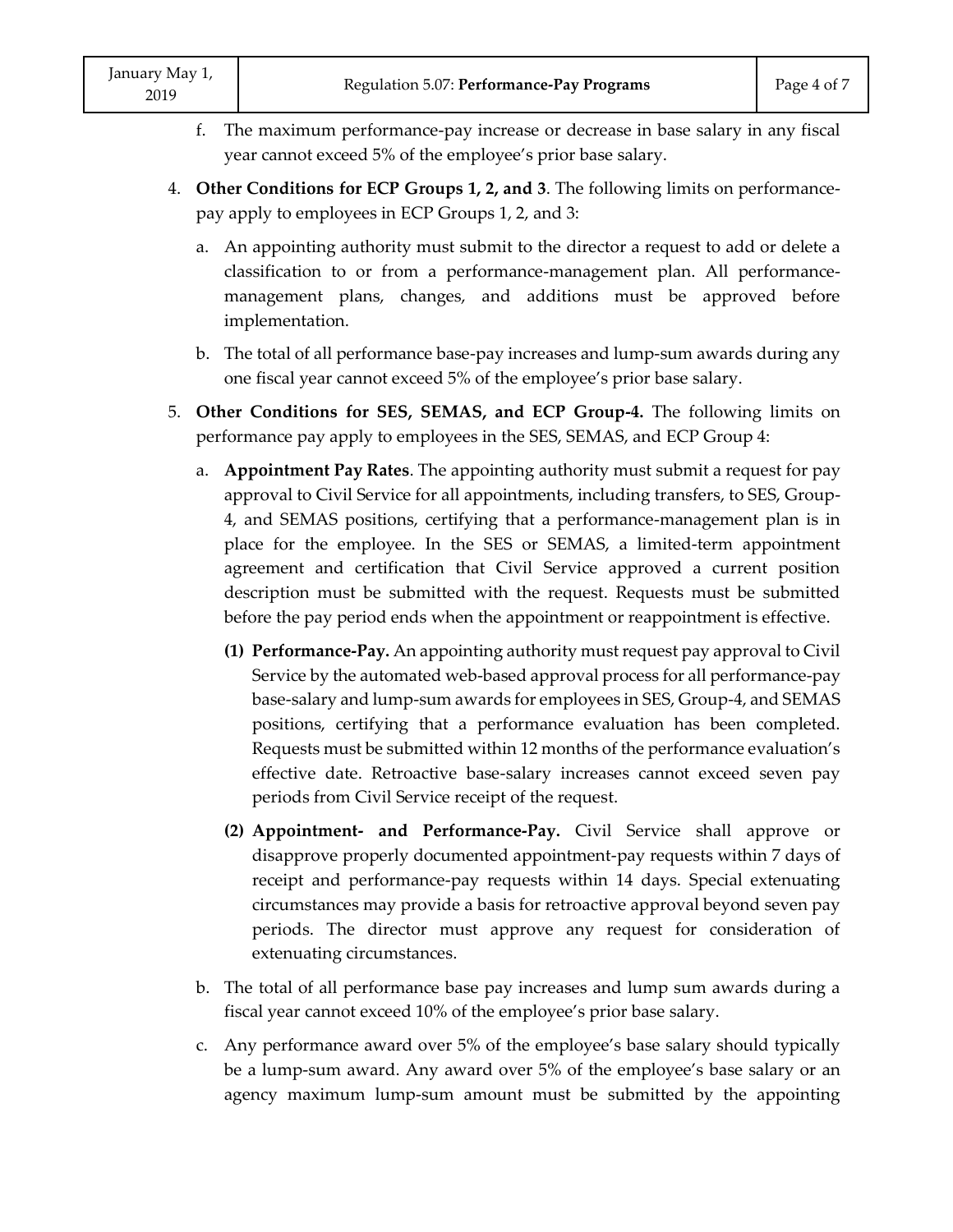authority to the director for approval under statewide performance criteria with the following documentation:

- (1) **Statement of support from the agency director**. The statement should address the employee's accomplishments during the rating period, the importance of the employee's achievements to the agency's strategic-goal attainment, and the effort or competencies applied by the employee to achieve positive results. If a base-salary increase over 5% is requested, the amount sought and why the base-salary increase is warranted must also be addressed. The statement may address other factors the agency director believes should be considered.
- (2) **Employee's performance standards and evaluation.** A copy of the signed and dated performance evaluation must be provided that includes the performance factors and objectives, relevant competencies, and supervisor's evaluation.
- 6. **Other Conditions for Senior Attorneys.** The following limits on performance pay apply to Group-2 attorneys in performance-pay classifications in the Department of Attorney General:
	- a. The maximum performance-pay increase or decrease in base salary in a fiscal year cannot exceed 8% of the employee's prior base salary.
	- b. The total of all performance base-salary increases and lump-sum awards during a fiscal year cannot exceed 8% of the employee's prior base salary.
- 7. **Working Out of Class in Performance-Pay Classifications.** An employee may be temporarily assigned to perform the duties of a properly classified position in a performance-pay classification with a higher maximum salary or control point. In such cases, the employee's base salary cannot exceed the midpoint between the employee's current base salary and the fixed control point or salary-range subdivisions of the temporarily assigned classification.
- **D. Performance Evaluations.** The appointing authority must evaluate and rate each employee in a performance-pay program at least once annually. The appointing authority may use any reasonable evaluation and rating methods but must report each performance evaluation to the director as required.
	- 1. **Agency-wide Evaluation Plan.** Each agency must establish an annual cycle for performance evaluation, a process to ensure internal consistency of evaluations and pay recommendations, and measures to ensure timely submission of performancepay requests to Civil Service for approval.
	- 2. **Performance Evaluation Documentation, Audit, and Reporting.** For audit by Civil Service, the appointing authority must document and retain the performance plan and evaluation for all employees in a performance-pay program using the appropriate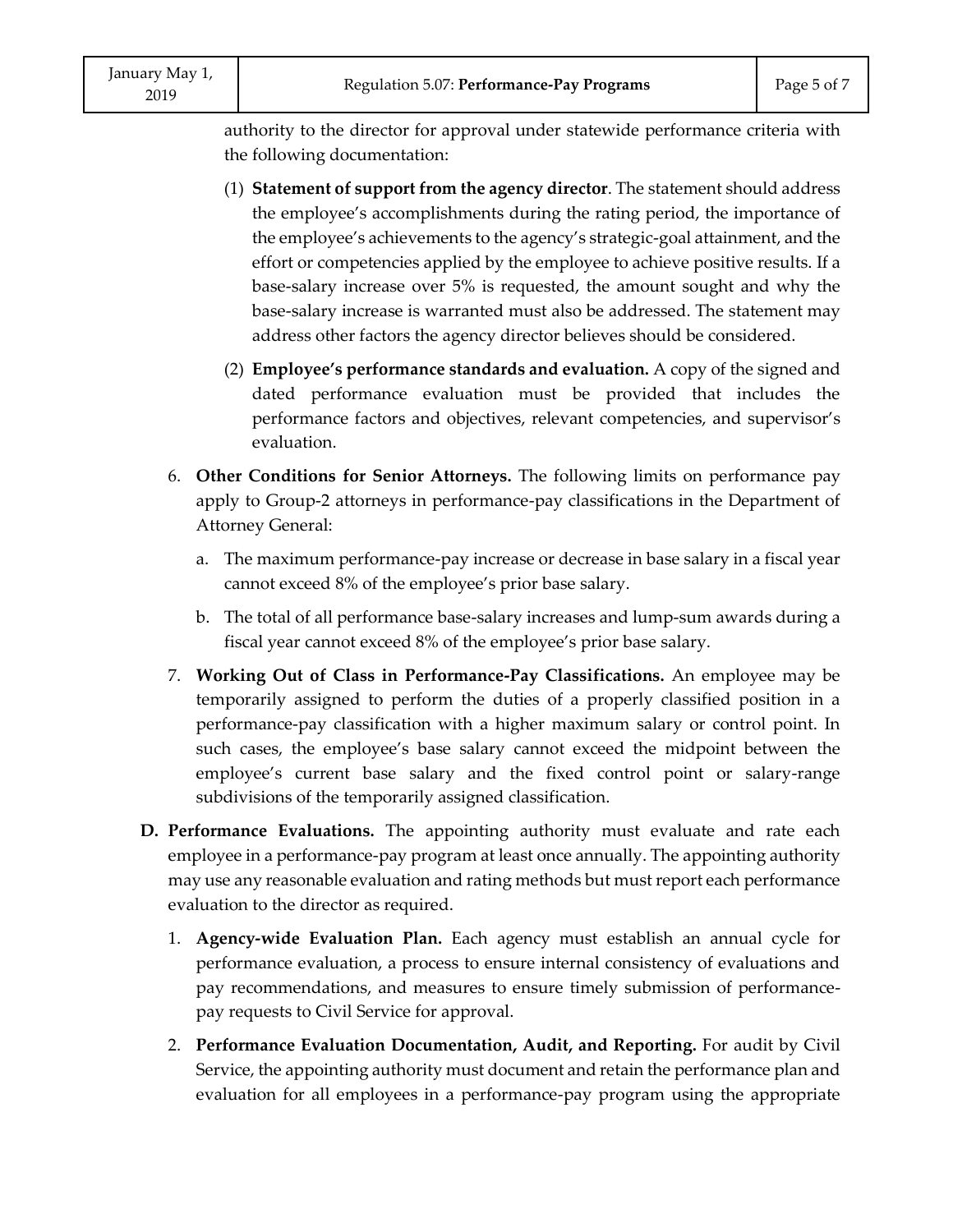Civil Service form or agency form approved by Civil Service. If an audit finds inadequate documentation, the appointing authority will be required to submit performance-evaluation documents to Civil Service to receive performance-pay approvals. The appointing authority must report each Group-4, SES, and SEMAS employee rating to Civil Service by the automated web-based process when seeking performance-pay approval.

- **E. Appointment or Conversion to the SES or SEMAS.** Upon appointment or conversion to the SES or SEMAS, the base salary cannot be below the minimum point or above the control point. The first salary review may be given after six months.
- **F. New Hire, Promotion, or Conversion to ECP Groups 1, 2, 3, or 4.** Upon new hire, promotion, or conversion into an ECP Group 1, 2, 3, or 4 class, the base salary cannot exceed the midpoint between the base salary before hire, promotion, or conversion and the range's control point. If a salary-range subdivision applies, the base salary cannot exceed the subdivision's ceiling. The first salary review may be given after six months. If the rationale is documented and retained for audit, an appointing authority may authorize a higher rate without the director's approval if:
	- 1. There is difficulty recruiting for the particular position.
	- 2. The prospective employee is currently employed outside the classified service and a salary above the midpoint formula is necessary to attract the employee.
	- 3. The prospective employee has special experience or education well beyond the minimum qualifications in the specification for the position's classification.
	- 4. The prospective employee is currently or was previously a state employee and has experience pertinent to the position.
- **G. Reclassification from Staff Attorney to Senior Attorney.** Upon reclassification from Staff Attorney to Senior Attorney, the base salary cannot exceed the greater of (1) the midpoint between the base salary before reclassification and the control point of the Senior Attorney range or (2) 8% above the base salary before reclassification.
- **H. Reclassification to a Performance-Pay Classification with a Higher Control Point.** Upon reclassification within the performance-pay program, the base salary cannot exceed the midpoint between (1) the base salary before reclassification and (2) the control point or ceiling of any salary-range subdivision of the new salary range.
- **I. Effect of Position Freeze.** An employee occupying a position frozen for classification or level in a performance-pay program must receive annual performance evaluations, but cannot receive a base-pay increase, unless the proper classification's maximum salary, if a classification with steps, or control point, if a performance-pay classification, exceeds the employee's base salary. An employee occupying a frozen position is otherwise eligible to receive lump-sum performance awards.